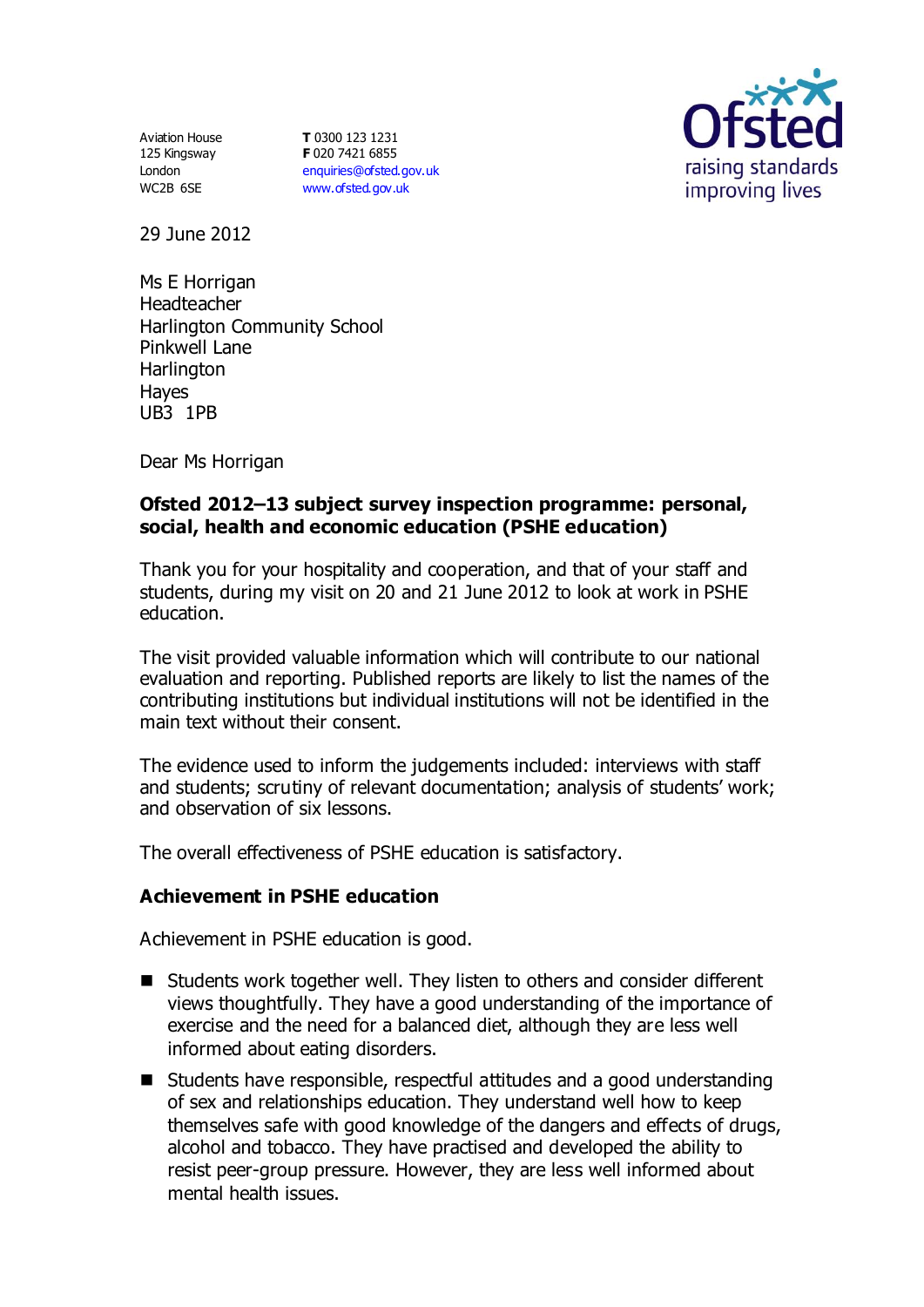- Students have a good understanding of bullying, including cyber-bullying, racism and homophobic bullying. They know how to get help and are confident that bullying is dealt with effectively in the school.
- $\blacksquare$  Students have a good understanding of the world of work, business, enterprise and careers. However, their skill in managing money is less well developed.
- Students' views influence life in school well through focus groups and opportunities to undertake sports leadership. These activities help them develop confidence and communication skills. Students with special educational needs make similar progress to their peers.
- $\blacksquare$  Students in the sixth form have a very good understanding of how to keep healthy and manage their finances in preparation for the next stage of their education.

# **Quality of teaching in PSHE education**

The quality of teaching in PSHE education is satisfactory.

- Teachers generally have secure subject knowledge. Most lessons use a broad range of strategies and resources to engage students.
- Teachers have good relationships in the classroom. Ground rules are clear and students enjoy lessons. Teachers ensure that students feel safe, even when discussing more sensitive topics. For example, in a lesson about the risks of unwanted pregnancy, students discussed how to make responsible and informed decisions in a moral context.
- Teachers monitor learning in lessons. However, knowledge and understanding are not always formally assessed which leads to occasional lack of challenge. Students do not always receive feedback on their work showing them how to improve.
- Teachers use questioning well to help students learn. However, in a few of the lessons seen, students were not always fully engaged.

### **Quality of the curriculum in PSHE education**

The quality of the curriculum in PSHE education is satisfactory.

- Good use is made of local data to ensure that the curriculum is relevant and matched to students' needs. Statutory requirements are met and staff and students contribute to its content. External contributors make learning more interesting and relevant, for example a theatre group helps students understand the damaging effects of homophobia.
- A comprehensive and well-planned programme for sex and relationships education is in place, covering changes during puberty, reproduction, sexually transmitted infections, pregnancy, contraception and abortion. However, there is less emphasis on developing students' understanding of how to be a good parent.